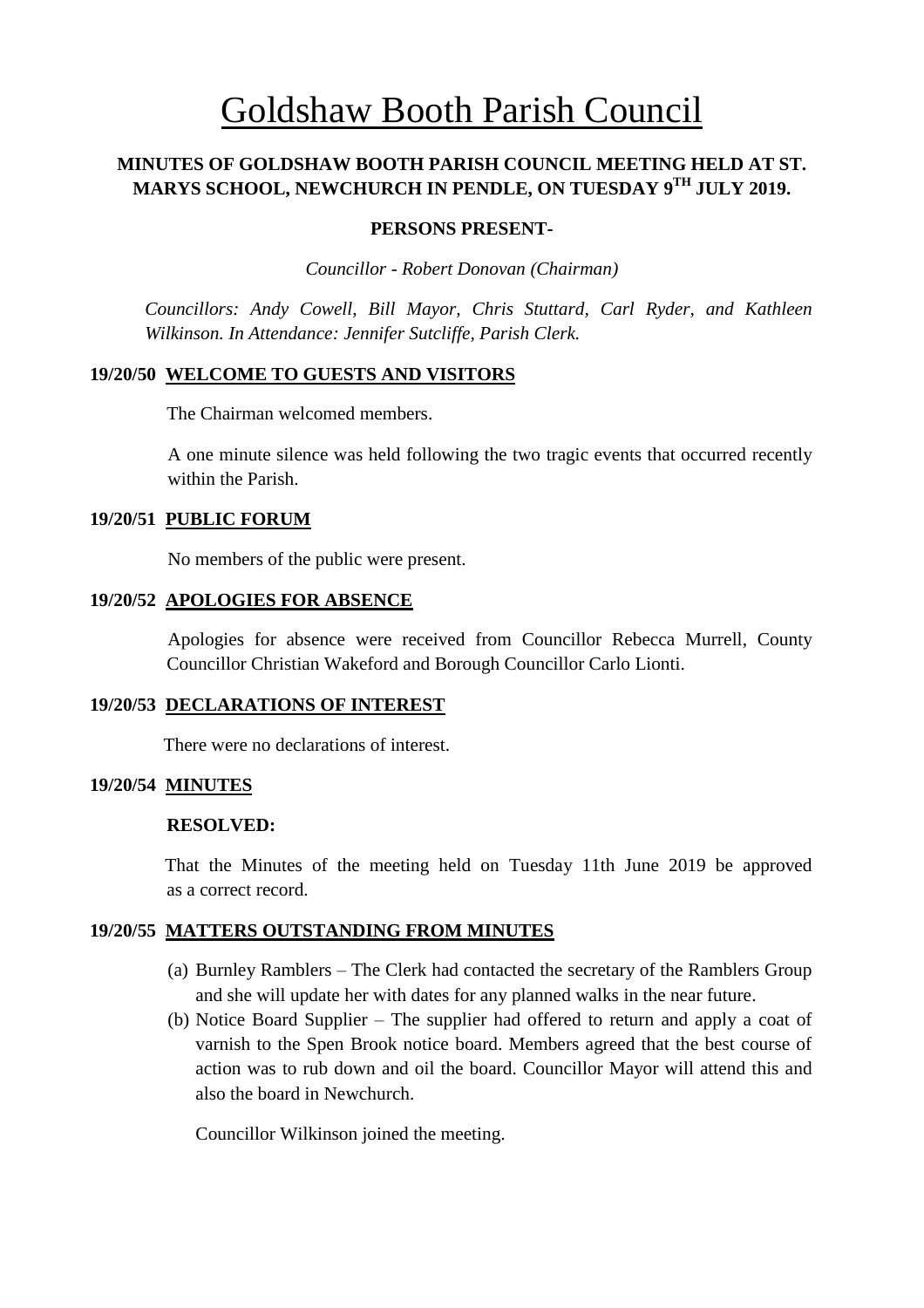- (c) PBC re: Sparable House Members had previously been advised that this matter had been reported to the enforcement officer at PBC. The officer will decide if it merits further action.
- (d) Electricity North West The overhead cables had been inspected by the electricity board who will arrange to cutback the trees near to their cables.
- (e) PBC Planning re: Sign at Douglas Hall Kennels The Planning Department at PBC would reopen a case in relation to the sign and pursue it again.
- (f) Tom Partridge Had advised the Chairman that the issues reported were of low priority and that there was little budget for such repairs.
- (g) Laurence Daw (Cheshire Estates) The Chairman had written to Laurence Daw to introduce himself and would keep in touch with him. It was agreed that all future contact with him must be through the Chairman.
- (h) Damaged fence at Wellhead Road LCC had advised Councillor Wakeford that they had checked the archives and could not find any record of the fence and as such, no repairs would be made. It was agreed that Councillor Ryder would contact the landowner to discuss the matter with them.
- (i) Damage to the wall by the Slaughterhouse Councillor Wakeford had advised that the site had been inspected by LCC who found that there was no initial danger, as it was not interfering with highway users. No action would be taken at this time, but they would continue to monitor the situation.
- (j) Research re sit on mower Councillor Donovan had looked at suppliers/traders. Balmers in Burnley supplied second hand machines. He would obtain further prices, as would Councillors Ryder and Stuttard and all would report back at the next meeting

### **19/20/56 REPORTS FROM CHAIRMAN, PARISH COUNCILLORS AND CLERK**

#### Councillor Donovan

Reported that the toilets in Newchurch were now fully operational. He intends to open them fully for a seven day period in August to assess if there was a demand for them. He would also fit a PIR to assist with electricity usage at the site. Together with his wife Julie, they would take over the running, cleaning and management of the toilets until further notice. Depending on the usage, consideration could be given at a later stage, of employing a cleaner to clean the toilets on a weekly basis. He wished to place on record thanks to the following people for their help and assistance:

To Adrian and Maureen at the Witches Shop for their help and dedication in maintaining the toilets and Adrian for collecting the donations.

To Councillor Wilkinson for cleaning the toilets and for collecting and banking the donations. He would continue to empty the donations on a daily basis and hand the accumulated funds to Councillor Wilkinson to bank.

To Councillor Mayor, for renovating the bench in Newchurch.

To Alison Cook for her work in the gardens.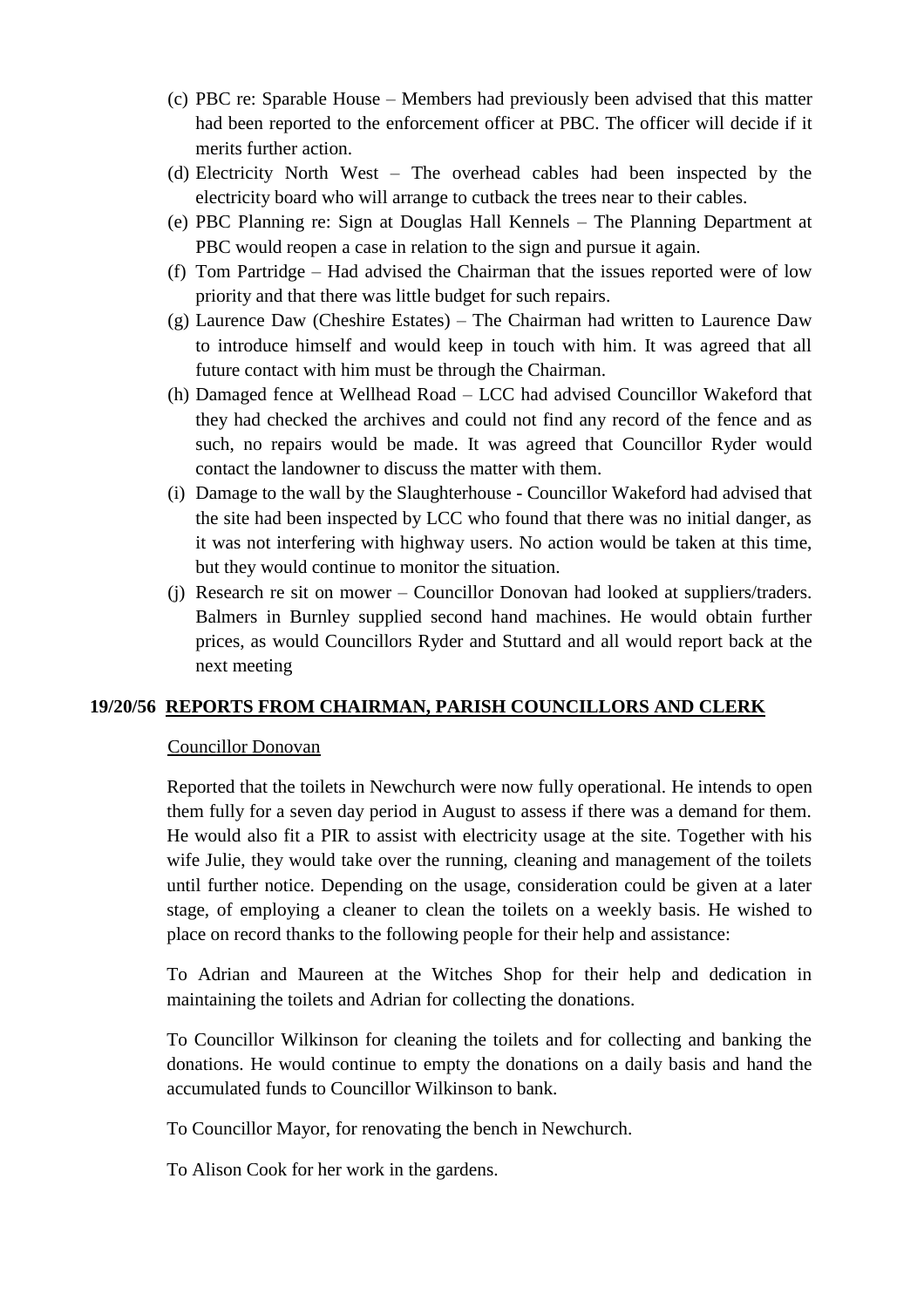To Christine and Trevor at Old Earth House, for watering the barrier baskets and gardens.

Following a resident's request, he had cut some overhanging branches back at the top of Cross Lane. This required further work and the gardener would be asked to look at the job. There had been no reply from LCC about the grit bin in Newchurch, although this had been reported.

Donations from Pendle Pub Walk had amounted to £18.00. A further donation box would be fitted to the gent's toilets. He had submitted a request to London Hearts for a further defibrillator but had not received a reply. He would make a further enquiry in a week's time.

## Councillor Wilkinson

Reported that she had attended the Barrowford and Western Parishes meeting and a decision on adding a further property at Spenbrook Mill had not been made. The retrospective planning application in respect of Douglas Hall Kennels had been refused, although this would now go to the Policy and Resources Committee next month. She also reported that a Balsam Bashing Day was taking place shortly.

## Councillor Ryder

Reported that a resident had remarked that they felt that there was too much weed spraying and too much mowing in the Parish.

## Councillor Cowell

Reported that a resident had remarked on the state of the garden in Spenbrook. The gardener is aware and will attend to it. He explained to members that there had recently been a problem with BT and that the website and email addresses had to be moved quickly to ensure their continued existence. The Clerk is in the process of changing over to the local company, CMS Live in Barrowford and the monthly cost will be approximately £10.00 per month. The cost involved in changing suppliers would be offset by the amount BT has not claimed.

## **19/20/57 BEST KEPT VILLAGE COMPETITION**

Councillor Wilkinson reported that weeds were growing rapidly and that it would be appreciated if residents could look after their own areas. The judging periods are  $8<sup>th</sup>$ June to  $21<sup>st</sup>$  July, 9<sup>th</sup> to  $21<sup>st</sup>$  August and  $29<sup>th</sup>$  &  $30<sup>th</sup>$  August.

## **RESOLVED:**

That the information is noted.

## **19/20/58 SECTION 106 MONIES**

The Chairman and Clerk had received information from PBC Planning Department, the Green Spaces Manager and Legal Services at PBC, These departments had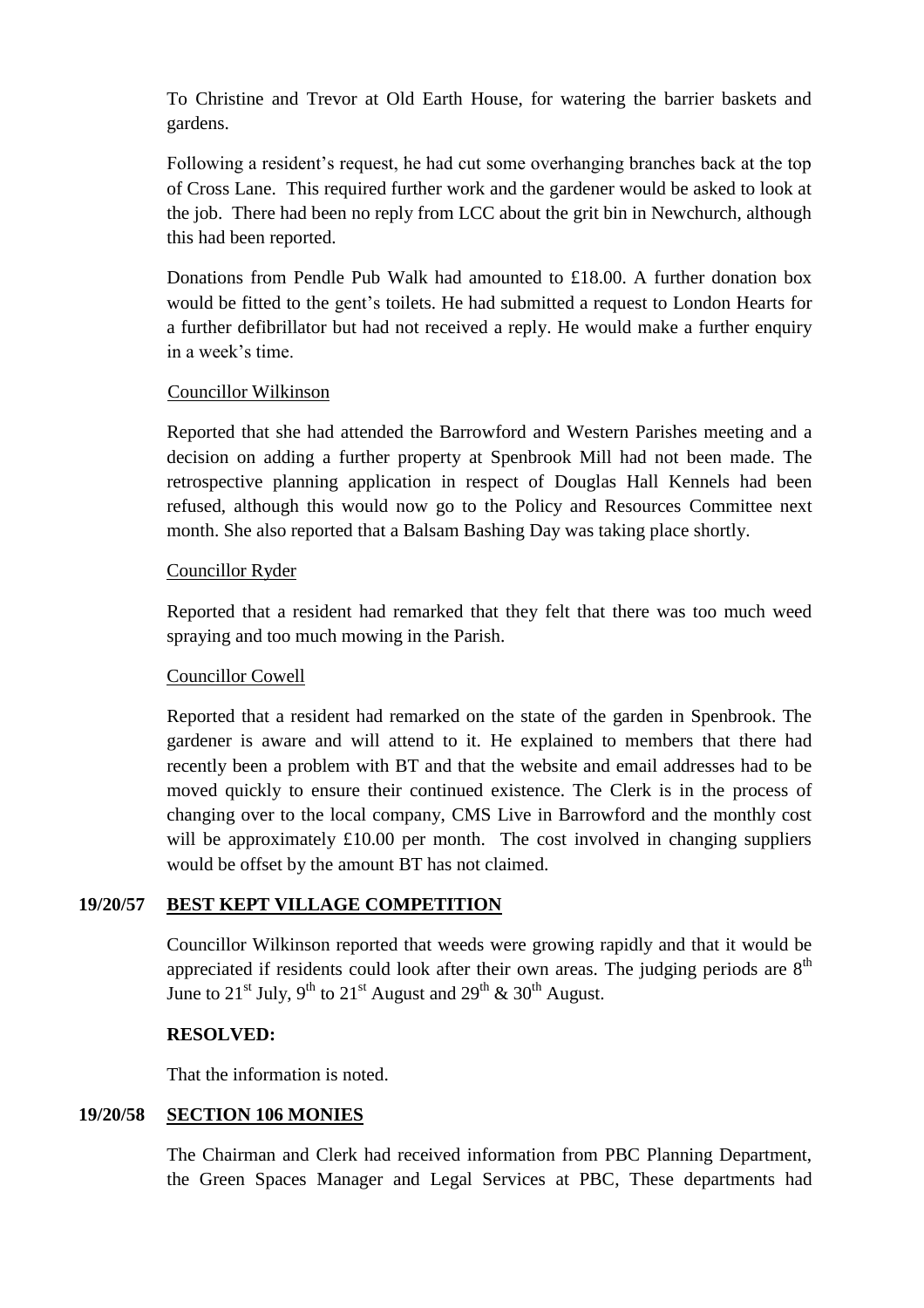explained what the funds could be used for. Unless approved by the developer, the funds are to be utilised to upgrade the existing play area, picnic area or something else that is recreation themed. The funds had been paid to Legal Services and the Section106 agreement states that they must be utilised within 5 years from  $29<sup>th</sup>$  March 2018. Any funds not spent would have to be repaid to the developer. It was agreed that residents would again be asked for positive ideas for spending the money.

## **RESOLVED:**

- (a) That Councillor Donovan will contact Playdale, the suppliers of the existing equipment and ask them to attend and provide a presentation.
- (b) That Councillor Donovan would contact Laurence Daw to invite him back to a future meeting.

## **19/20/59 WISH LIST**

Members discussed improvements they would like to see undertaken within the Parish. The Clerk will compile a list for additions at each meeting. Items discussed were:-

A Councillor suggested the replacement of all the lamps in the village, with traditional type units. The approximate cost of the one existing unit was £1800. Also, that the signs in the village were too close together and needed attention. It was also suggested that an exercise could undertaken to see what components within the Parish belong to LCC and who is responsible for the different items. Light pollution emanating from Douglas Hall Kennels in winter is a problem, and it was suggested that the introduction of a common diary for all three adjoining villages, to coordinate events would be useful.

## **RESOLVED**

- (a) That the Clerk would add the items onto the list.
- (b) That Councillor Donovan would assess the signs and report back at the next meeting.

## **19/20/60 DEVELOPMENT OF SPENBROOK MILL**

There had been no developments since the last meeting.

### **RESOLVED:**

That the information is noted.

## **19/20/61 CCTV**

Councillor Ryder advised members that he was meeting with a third contractor on Thursday evening to obtain a further quotation. Councillor Donovan would also attend the meeting.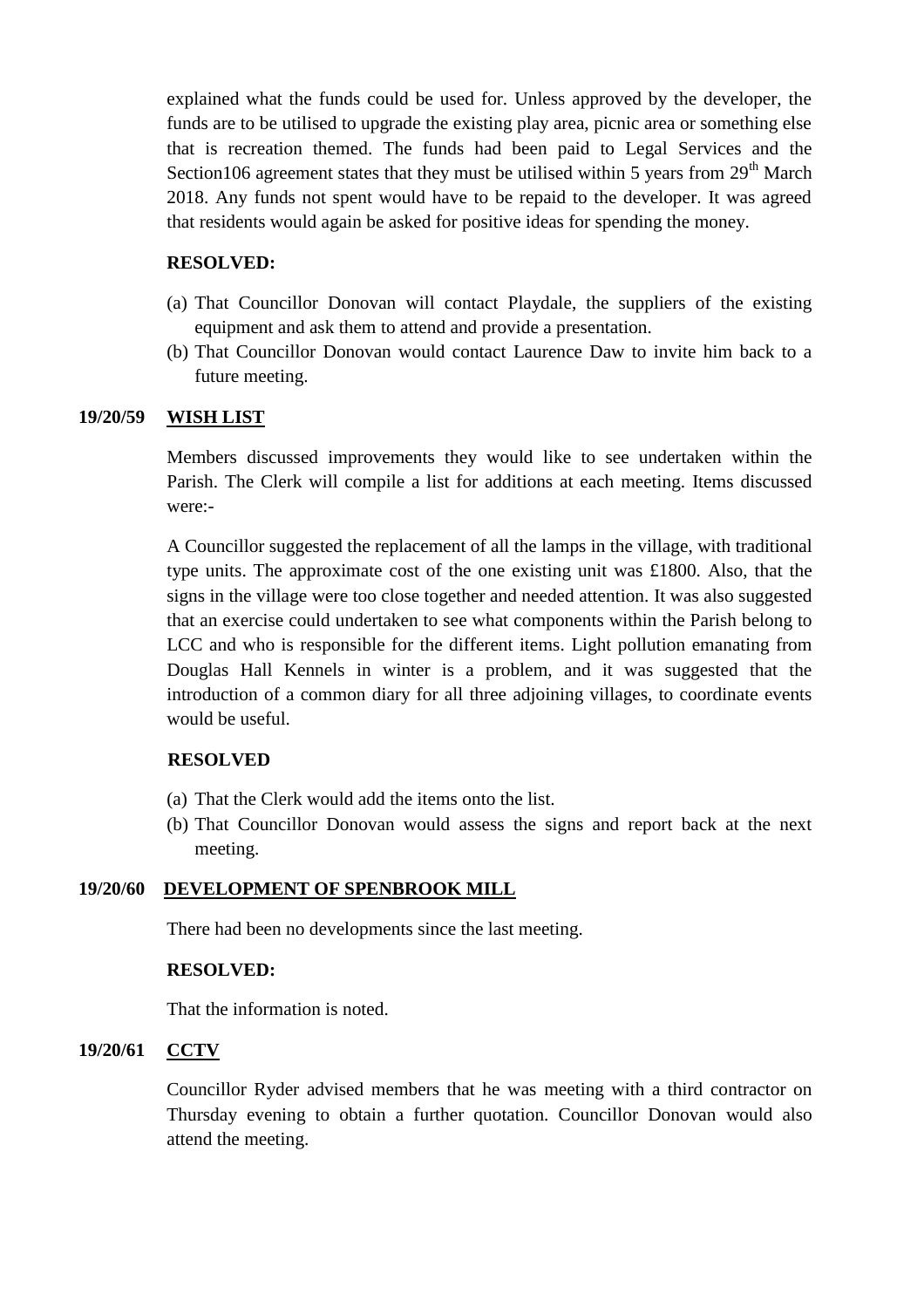## **RESOLVED:**

- (a) That this item would be included on next month's agenda.
- (b) That Councillor Cowell will look into mounting the CCTV camera on a lamp stand and connecting the electrical feed from the column.

## **19/20/62 PARISH MAINTENANCE**

Councillors discussed jobs to be completed this month. The gardener was catching up with his work and in the meantime, Alison Cook would weed the church garden. There were bags of soil at the entrance to the top playing field and Councillor Donovan would speak to the owner highlighting the BKV competition. In connection with the damaged fence at Faughs Farm, Councillor Ryder will speak to the owner.

## **RESOLVED:**

That the information is noted.

## **19/20/63 FINANCIAL TRANSACTIONS**

The financial transactions for the month of June 2019 were reviewed. Since the last meeting, payments totalling £1371.45 had been made, including £1195.35 shown on the agenda and £72.50 to J R Landscapes, £20.00 reimbursement to B Mayor for primer for the bench in Newchurch, and £83.60 to B Donovan, reimbursement for toilet supplies. Income of £1200.11 had been received.

### **RESOLVED:**

- (a) That the financial transactions were approved.
- (b) That the cash book figures were approved.

## **19/20/64 REPORTS FROM BOROUGH AND COUNTY COUNCILLORS**

 County Councillor Wakeford had sent a report including signage for Higher Spen stables. Despite their initial enthusiasm, upon review, LCC were now less so as it does not cross a bridleway. He felt that the data from the SPID may assist the case. Councillor Ryder would speak to the stable owner and Douglas Hall Kennels about funding the signs.

### **19/20/65 ITEMS FOR NEXT AGENDA**

- 1. Parish Maintenance.
- 2. Spenbrook Mill.
- 3. CCTV.
- 4. BKV.
- 5. Section106 Monies.
- 6. Wish List.
- 7. Anonymous Donation.